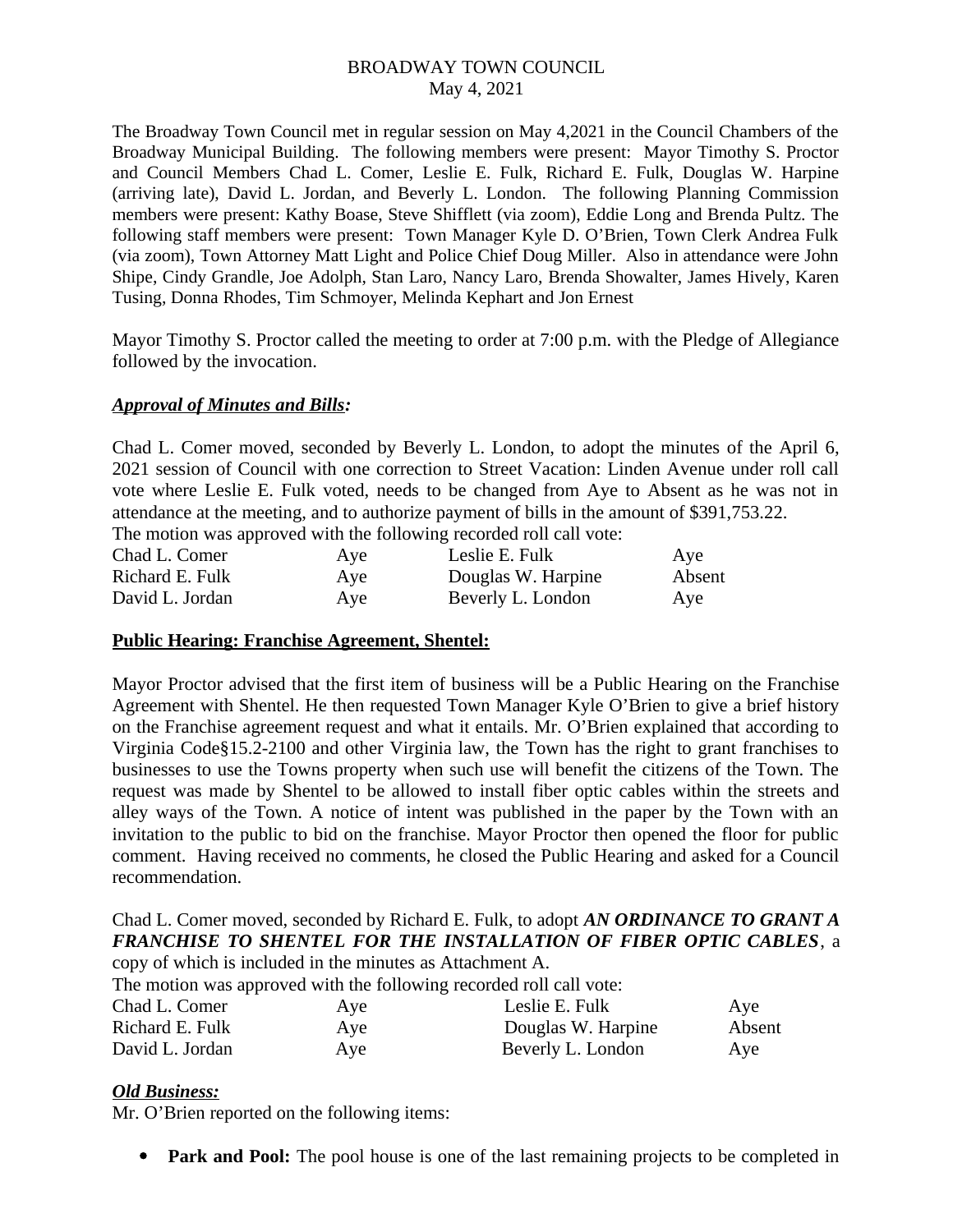the five year plan of the community park. Mr. Dale Cupp has prepared a draft of renderings that offer some much needed updates while using the existing structure. The Parks and Recreation Committee will continue moving forward with the intention to bring before Council and to bid this summer.

- **Relief to Residents and Businesses:** At the last meeting, the Council went on record allocating a portion of the stimulus act funds to the existing water accounts in the amount of \$750 and offering grants to the Town's local businesses. Although these funds have not been received yet, the Town is anticipating beginning this process at the July water billing,
- **Old schoolhouse:** This is an ongoing project.
- **Lot beside the Public Works facility:** The Town has completed the negotiation phase and will come to terms with the owner, based on the appraisal.
- **Budget:** The Finance Committee has been focused on the Federal Stimulus Funds and the Fiscal year budget is nearing completion. The public hearing for the budget will be held at the regular June Council meeting, including an amendment for the Stimulus Act Funds. There will also be a special meeting in June to adopt the budget and the amendment.
- **Rail Trail:** This project is looking promising. State Senator Emmet Hanger arrived last week for a presentation and U.S. Senator Tim Kaine will be arriving to also view a presentation. This will have a huge impact on the Town. It is a multi-jurisdictional project that will need federal and state help. All steps are headed in the right direction, but it will take time.

Councilman Douglas W. Harpine arrived for the remainder of the Council Meeting.

## **Joint Public Hearing: Rezoning Sunset Drive:**

Mayor Proctor stated the next item on the agenda is the Public Hearing for the Rezoning of a property on Sunset Drive. He requested Mr. O'Brien to give an overview of the request.

Mr. O'Brien began by stating the property was annexed into the Town in 2009 with no plans for development at that time. The property in question is owned by Mac Nichols and Keith May and at that time the future development plans were unknown, so the Council zoned it C-1. C-1 zoning is very restrictive and would require any proposed development plan to come before the Council for rezoning approval. The current rezoning request by the developer is to rezone the 9.63 acres from C-1 to R-1, which will allow for a single-family development with approximately 21 lots.

Mayor Proctor opened the Public Hearing and asked each person to state his/her name and address and noted that each speaker will be limited to two minutes. He then invited anyone wishing to speak in favor of the proposed rezoning, including the applicant to do so.

Jon Ernest, representative for Keith May who unfortunately was unable to attend, stated that he is available to answer any questions regarding the zoning request.

Mayor Proctor then invited anyone wishing to speak in opposition to the request.

Cindy Grandle began by thanking the Council for the opportunity to speak. She read a letter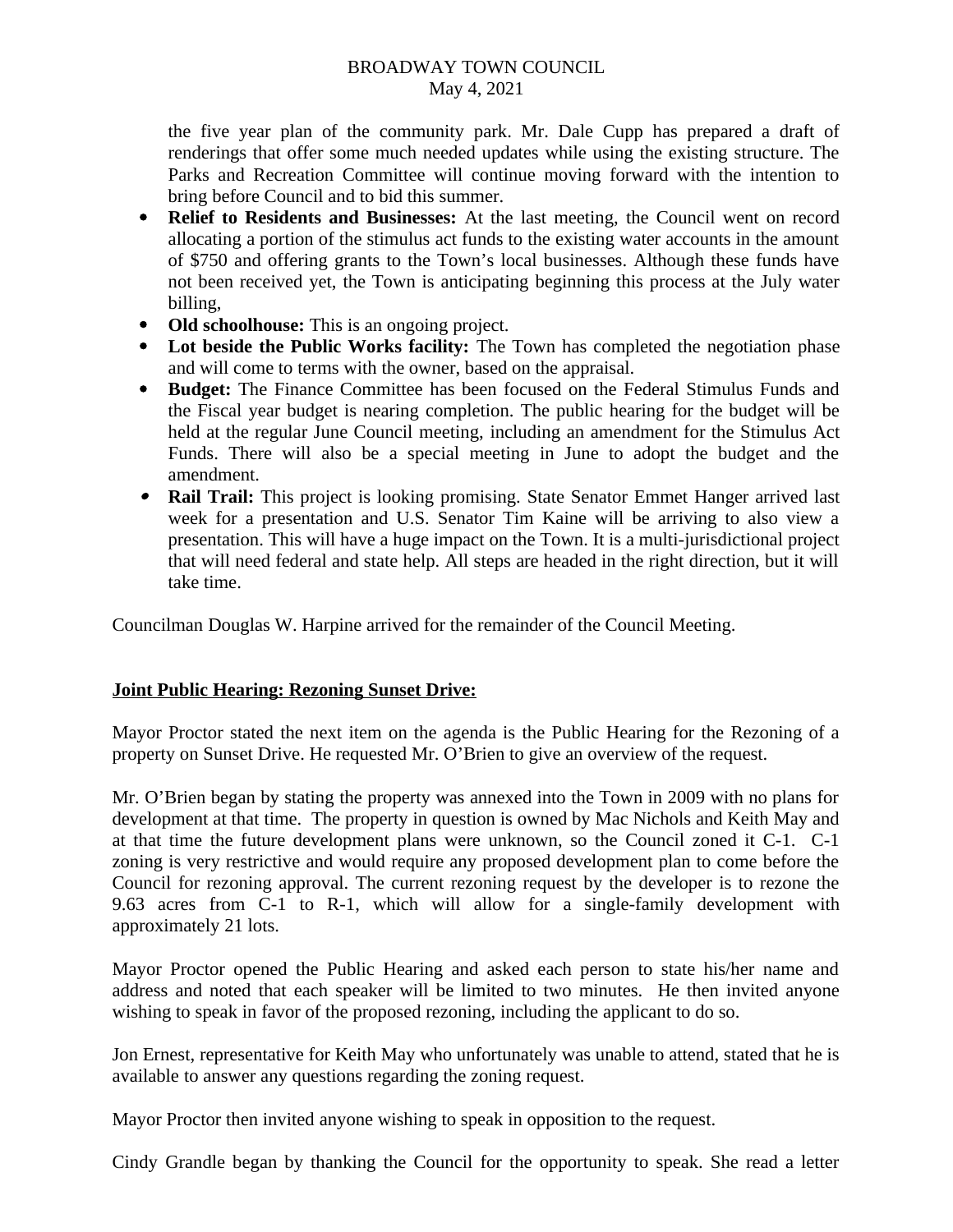(Attachment B) that has been signed by 25 landowners on Sunset Drive expressing concerns including increased traffic, unimproved road, lack of sidewalks on Sunset Drive, and if it is compatible with the Town's Comprehensive Plan.

Other residents in the area, including Brenda Showalter, Nancy Laro, and Karen Tusing, voiced concerns about traffic, the impact the development will have on schools, the lack of sidewalks, and the proximity of farms to the proposed development.

Mayor Proctor asked Mr. O'Brien to address some of the questions and concerns.

Mr. O'Brien addressed the questions by stating that the County encourages growth and development near and around towns in order to have adequate services, such as water and sewer. The annexation agreement was developed with the intent that when a property is annexed into the town it is done so with the understanding that it will be developed. Many of these same concerns were raised 10 years ago and a very detailed traffic study was completed by an independent firm that the town requested, and the developer paid for. He stated that this could be re-visited, and he does not feel an additional 21 houses will have that drastic of an impact.

Mr. O'Brien added that the Town has requested sidewalks, has lowered speed limits and police are patrolling this area more. He stated he is not promoting the development; however, the town is aware that development in this area is inevitable and the lowest density of development is R-1, which is proposed.

Mayor Proctor noted that it is his understanding that in following up on the County/Town annexation agreement, if development is denied, it must be for a serious reason.

Town Attorney Matt Light concurred that when the property was requested to be annexed, the Town was required to take serious consideration in determining its development.

Mr. Ernest advised that they are working with VDOT to assure that the development will meet VDOT standards, the same of which is mirrored by the Town. Additionally, he added that it is not the intent to hurriedly develop this property as they plan to build out as the housing market demands. He also noted that this development is very low density with the most being two units per acre.

Mayor Proctor asked if there were any other comments.

Neighboring property owners concluded that although their properties are in the County, they are in close proximity to this development and feel that the Town should take a very close look at their concerns and its impact. A question was also raised as to why it has to be decided now.

Mr. Light reminded everyone that the Planning Commission has 60 days to act on the request; and if no recommendation is made, it can then go directly to the Council for consideration.

After confirming there was no one else in attendance wishing to speak, Mayor Proctor closed the public hearing and asked for a recommendation of the Planning Commission.

The Planning Commission then convened and after a brief discussion regarding the publics concerns mentioned involving traffic safety and the schools capacity. Steve Shifflett moved,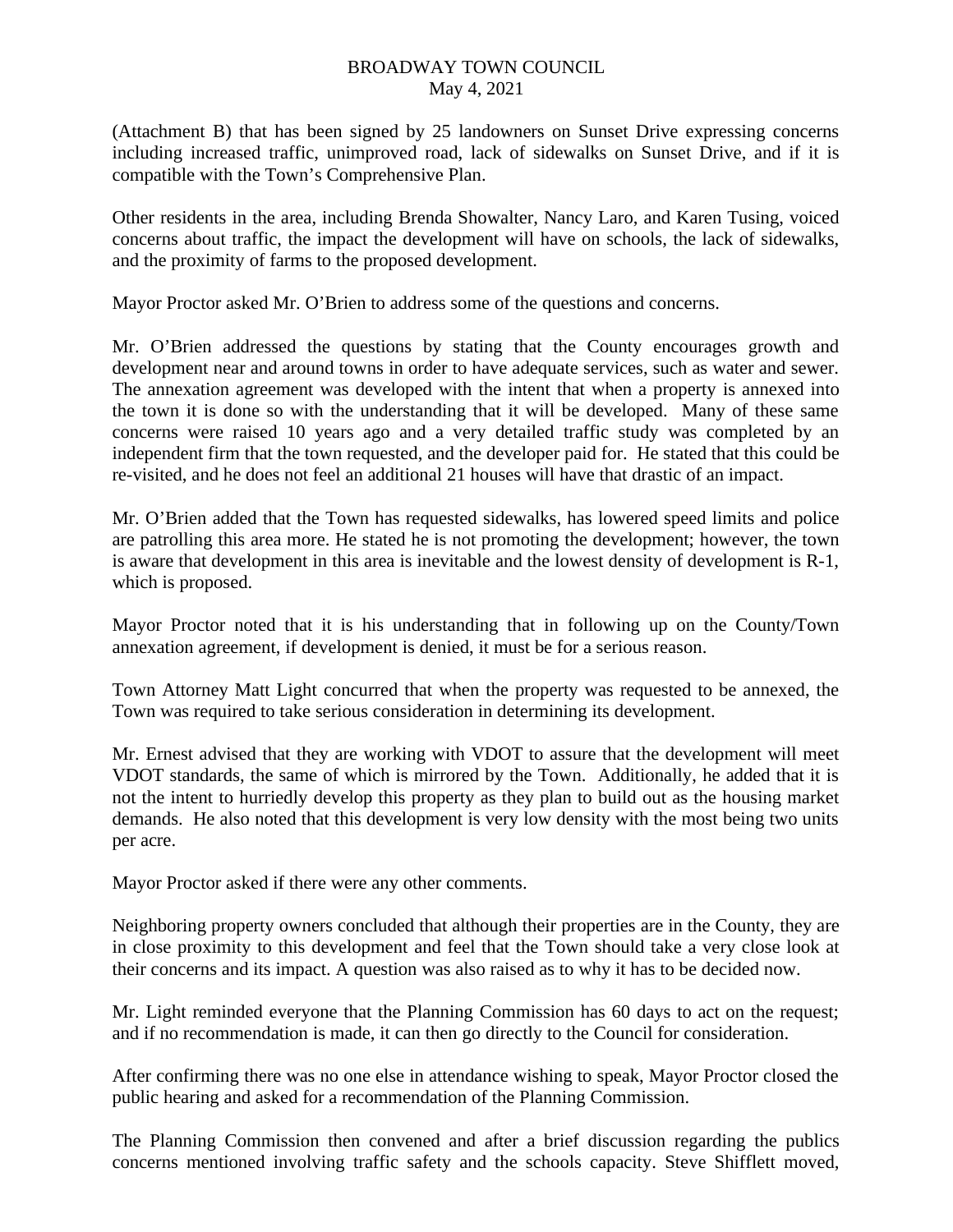seconded by Brenda Pultz, to approve the recommendations to rezone the proposed development on Sunset Drive to R-1. The motion was approved with the following recorded Planning Commission vote:

| <b>Kathy Boase</b>     | Nay | David Jordan | Aye |
|------------------------|-----|--------------|-----|
| Eddie Long             | Nay | Brenda Pultz | Aye |
| <b>Steve Shifflett</b> | Aye |              |     |

Mayor Proctor then invited Council action.

Having heard the Planning Commission's recommendation to change the zoning from C-1 to R-1, David L. Jordan moved to approve the rezoning request and adopt an Ordinance approving same. The motion was seconded by Douglas W. Harpine, in order to move into the discussion phase on this motion.

Council discussion included re-visiting the traffic study that was completed years ago, and get an updated traffic analysis, as well as contacting VDOT to request additional improvements to Sunset Drive.

Councilman Leslie Fulk voiced concerns about the annexation process, in general, and the challenges faced by the Town's ability to make sure that all the needs associated with development are met, including schools, traffic, infrastructure.

Several members acknowledged that most likely, this development will happen, but they feel additional time is needed to assure that neighboring property owners concerns are considered.

Mayor Proctor encouraged residents to contact VDOT to pursue highway improvements in this area.

Douglas W. Harpine offered a subsidiary motion to table consideration of the motion to adopt the ordinance, seconded by Beverly L. London. The motion was approved with the following recorded roll call vote:

| Chad L. Comer   | Aye | Leslie E. Fulk        | Aye |
|-----------------|-----|-----------------------|-----|
| Richard E. Fulk | Aye | Douglas W. Harpine    | Aye |
| David L. Jordan | Aye | <b>Beverly London</b> | Aye |

The Council then had a three-minute recess, prior to re-adjourning the meeting.

#### *Committee Reports:*

#### *Parks & Recreation Committee:*

It was reported that the pool is in the process of being filled and should be complete over the weekend. There are some minor repairs that will be addressed after the pool has closed for the season. Councilman Leslie Fulk had questions concerning the recent news of a chlorine plant burning and if it will affect what is needed to maintain the pool. Mr. O'Brien responded and stated he believes this will not affect the pool. Chairman Harpine stated the pool house drafting looks good and also inquired about what the next step will be for this project, Mr. O'Brien stated any modifications needed to the renderings will be turned into Mr. Cupp for revision and hopefully will be done with the project by the end of winter.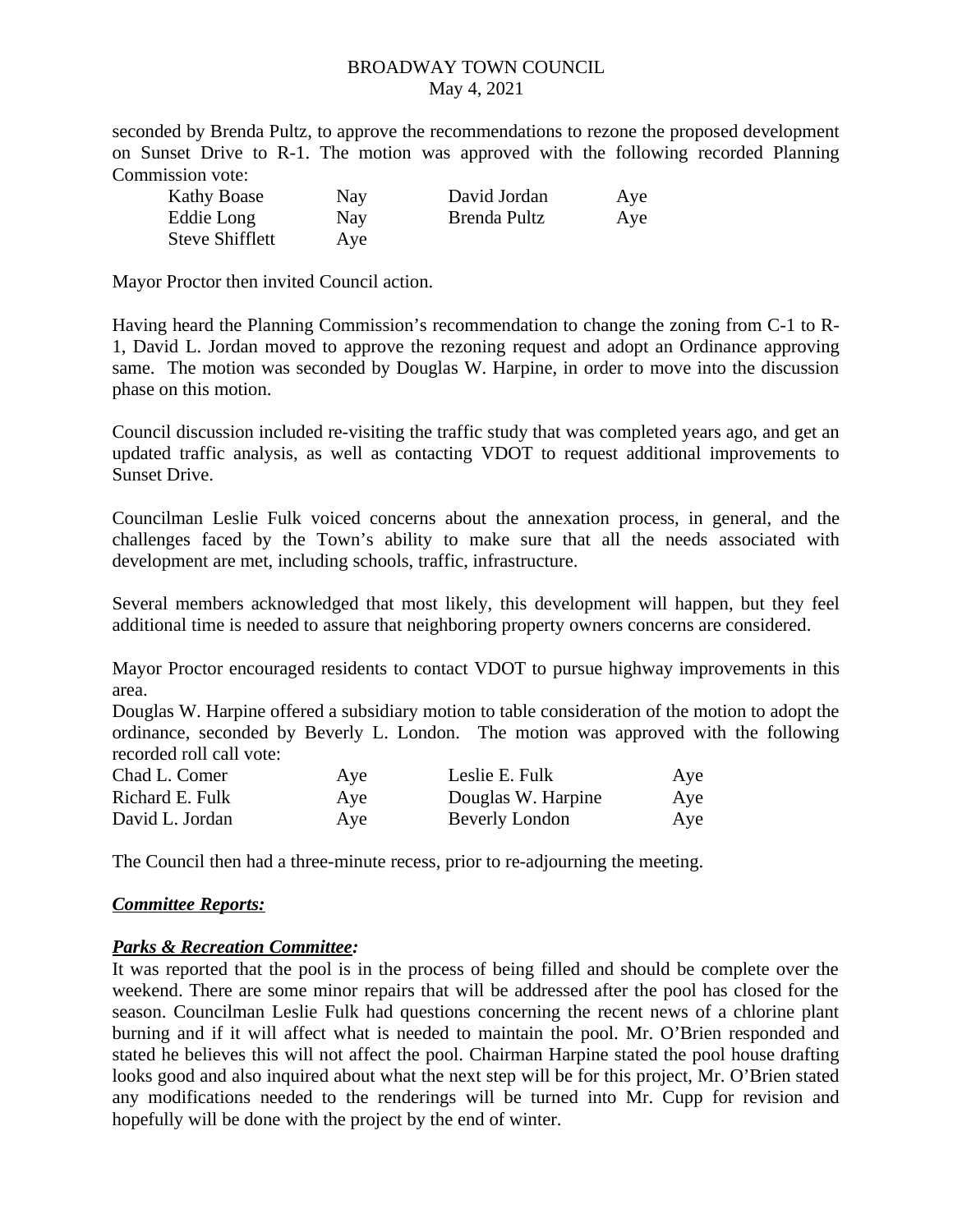## *Finance Committee:*

Chairman Richard Fulk requested a meeting be scheduled for next week. It was announced that a Parks and Recreation committee meeting will be held Monday morning 5/10/2021 at 9:00 a.m., followed by Finance at 9:30.

## *Personnel/Police Committee:*

Mr. O'Brien and Chief Doug Miller both stated there was nothing to report; however, there has been some personnel changes due to the resignation of Sgt. Larry Good. Officer Jason Fulk will be promoted to Sergeant due to his seniority in years of service, his history with the town and his personality is fitting for the job. The Town will be hiring a new part time officer who works for the Sherriff's Office. Chief Miller stated another change that will take place is the retirement of K9 Officer Pogo. As of July 1, he will need to be retired due to the recent changes to the drug laws. Councilman Harpine questioned if Officer Pogo could be used in another state and does the Town need to acquire another canine. Chief Miller responded by stating other states will soon be adopting the new laws and he will once again be deemed unusable. He also stated that he feels the Town does need another canine as K9 Officer Pogo has been very successful in aiding the Officers with their work. A copy of the police report for the month of April is included in the minutes as Attachment C.

## *Streets & Properties Committee:*

No report.

## *Utilities Committee:*

No report. A copy of the water production report for the month of April is included in the minutes as Attachment D.

## *BHP:*

Council representative Chad Comer stated that the kids fishing day was perfect and they have decided to schedule the Red, White, and Brew for July  $10<sup>th</sup>$ .

#### *Planning Commission Report***:**

Council representative David L Jordan stated that the only matter discussed by the Commission was the Sunset Drive rezoning request.

*New Business:* There is no new business.

## *Public Comment:*

No public comment.

There being no further business, the meeting was adjourned.

Mayor

Timothy S. Proctor